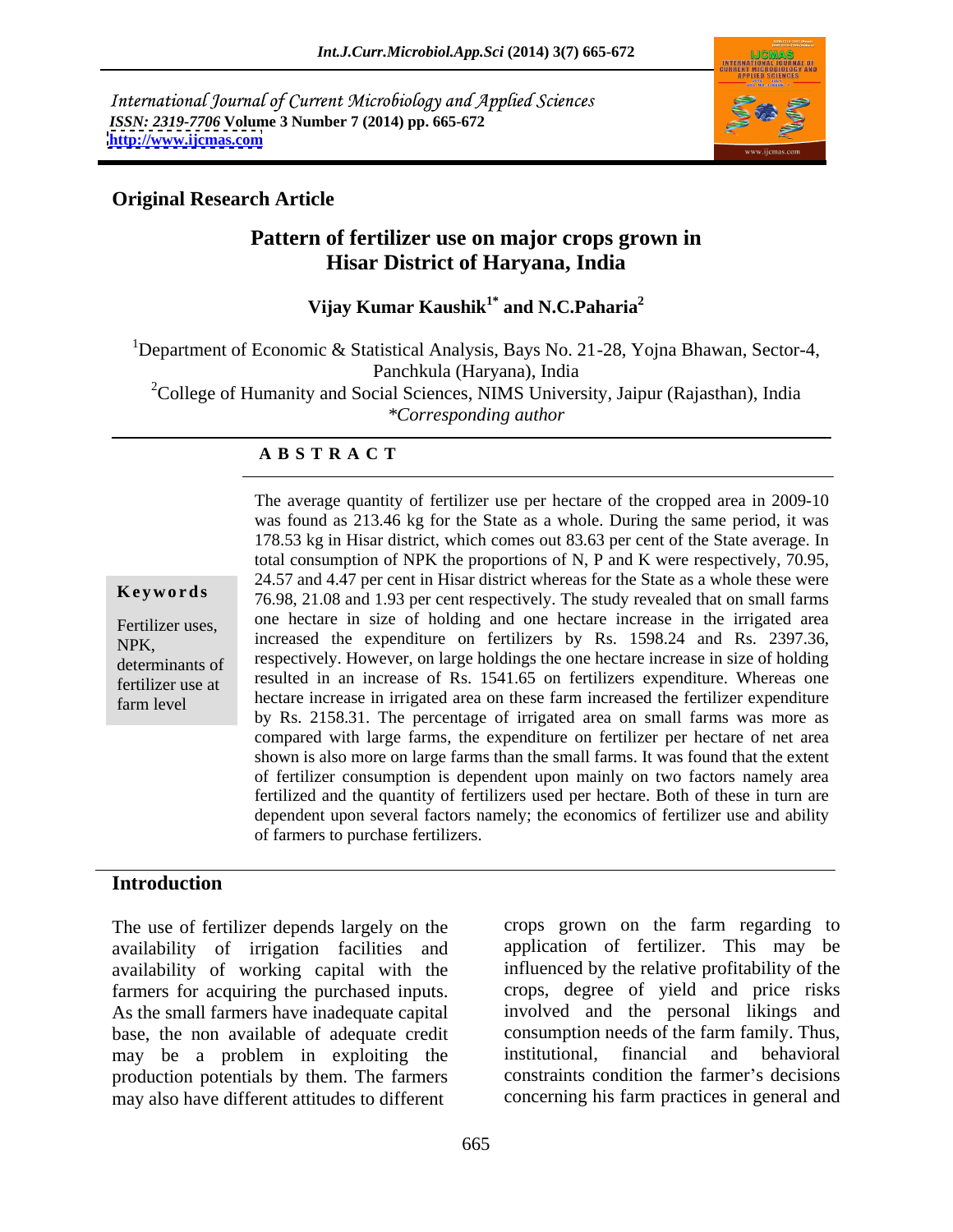use of fertilizer in particular. These constraints must be evaluated for the level of their incidence and their impact of fertilizer use at farm level. Such a study is all the village was prepared with their operational more important to keep up our farm holdings into ascending order and then it

The present study was undertaken in the (acreage up to 2 ha), medium (from 3 ha to Hisar district of Haryana where the 10 ha) and large farmers (above10 ha). consumption of fertilizers per hectare of cropped area is very high, to examine the pattern and efficiency of fertilizer use in the major crops of the district.

# **Materials and Methods**

Taking into consideration the both Zonal qualities and very high consumption of fertilizer nutrient per hectare of cropped area, Hisar district of Haryana was selected purposively on the ground that district Hisar having all types of soil i.e. Sandy & loam soil in some part of Hisar and Adampur tehsil, Alluvial soil, semi sandi and sandy black soil in Hansi and Nanaund, therefore most of the crops are grown in this district unlikely to other districts of Haryana.

**Selection of Villages:** Stratified Random Sampling was used for selection of sample. District Hisar has been divided into four strata and Two villages were selected randomly from each of the four strata/tehsils namely; Hisar, Hansi, Adampur and of the coefficient of determination,  $R^2$ , Narnaund to cover the whole district assuming errors to be normally and Narnaund, to cover the whole district

A list of farmers was prepared according to their operational holdings and Out of these indicate the form which was most<br>eight villages a total of 200 formers 25 from appropriate for estimates. Other related eight villages a total of 200 farmers 25 from each selected villages was selected for the

Both the primary and secondary data was a particular equation as the 'best fit' both  $R^2$ used to fulfill the objectives of the study.

### **Selection of farmers**

production targets. was divided into three categories i.e. small A list of all the farmers in each selected Table No.1 shows the number of farmers selected from each village in each class of operational holding.

# **Analytical Techniques**

Production function analysis was carried out to estimate the response of fertilizers on major crops grown on the selected farms both under irrigated and unirrigated conditions separately. Keeping in view the nature of data collected and objectives of the study, the Cobb-Douglas and quadratic forms of production function has been fitted to estimate the relationship between per hectare output of crops i.e. wheat, paddy, cotton, barley, mustard, gram, jowar and bajra and quantities of nitrogen and phosphorus applied in producing these crops.

**Selection of farmers** the proportion of variance in the dependent study. test (the null hypothesis of regression **Source of data** both the equations was computed and t t test For selecting a particular equation as the best fit' two empirical criteria were used in this study. One criterion was the magnitude of the coefficient of determination,  $R^2$ , 2 of the coefficient of determination,  $R^2$ , assuming errors to be normally and independently distributed, with  $R^2$  indicating  $2$  indicating variable accounted for by a particular type of equation, the larger value was taken to indicate the form which was most appropriate for estimates. Other related statistical used as empirical criteria was't' coefficient at zero level). The constant in was used to indicated terms. While selecting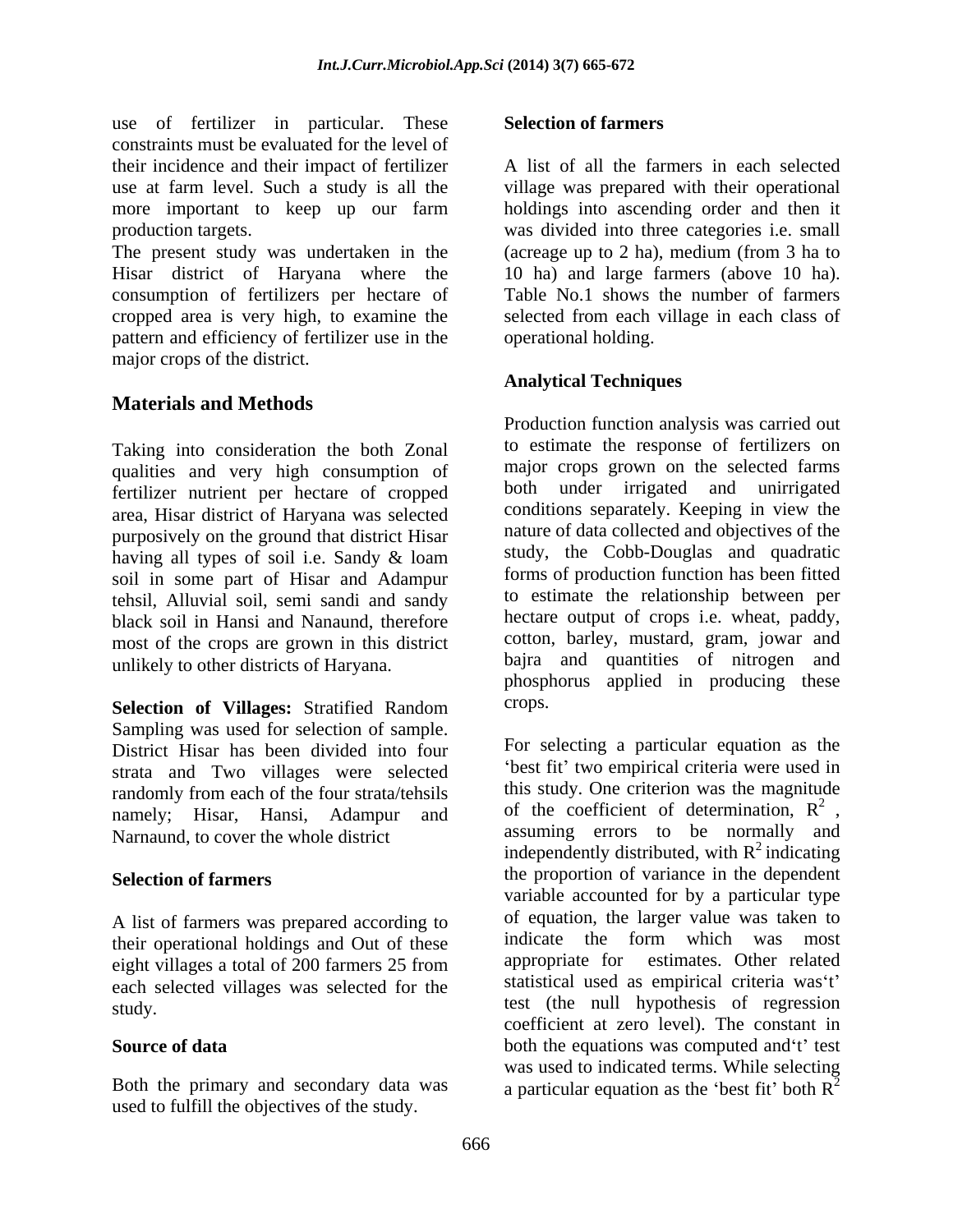value and 't' test was considered. An equation with a high value of  $R^2$  and contribution of the size of operational relatively more number of significant holding and irrigated area on the fertilizer constant terms was ultimately selected as the use. Other variables like area under high functions fitted the following form of annual income of the farmer were not quadratic equation was considered as the Considered in the analysis because these fertilizers in different crops. irrigated area or with the size of the holding.

 $\text{study.}$ Where **the contract of the contract of the contract of the contract of the contract of the contract of the contract of the contract of the contract of the contract of the contract of the contract of the contract of the con** 

Y= Yield (output) in quintals per hectare a= constant (yield in quintals per hectare at zero level of nitrogen and phosphorus) N= Nitrogen in Kg per hectare P= Phosphorus in Kg per hectare; and  $b_1$ ,  $b_2$ ,  $b_3$ ,  $b_4$  and  $b_5$  are the coefficient attached to N and P indicating The cron-wise expenditure on fertilizer use transformation ration of different under irrigated and unirrigated conditions on

The marginal value productivities (MVPs) of nitrogen and phosphorus (at their mean levels) was estimated by taking the partial derivative of the production function of the concerned crop and multiplying it with the price of its output  $(py)^1$ . Maximum expenditure was incurred in

$$
I = b_2 - 2b_4 N + b_5 P
$$
 (4)

 $MVP<sub>P</sub>=(b<sub>2</sub> - 2b<sub>4</sub>N + b<sub>5</sub>P) P<sub>v</sub>$  (5)

best fit'. On these tests, out of the two yielding varieties/ commercial crops and the best fit' for estimating the response of were found correlated either with the  $Y=a + b_1 N + b_2 P - b_3 N^2 - b_4 P^2 + b_5 NP$  the results of first and third objectives of the Regression analysis was done to estimate the Tabular analysis was done to drive some of study.

# **Results and Discussion**

### **To study the pattern of fertilizer use on major crops grown in the district**

### **Crop-wise expenditure on fertilizer use**

magnitudes of N and P. sample farms of different categories in Hisar **Marginal Value Productivity** and 5. It is evident from the Table 5 that the The crop-wise expenditure on fertilizer use district has been presented in Tables 2, 3, 4 average expenditure on fertilizer use under irrigated condition is much higher than the unirrigated conditions for all the crops. This shows the less use of fertilizers under rainfed conditions.

price of its output (py)<sup>1</sup>.<br>
Maximum expenditure was incurred in<br>
Paddy (Rs. 2669.43 per hectare) which<br>
accounted for about 15.84 per cent of the Y----=b<sub>1</sub>-2b <sub>3</sub> N + b<sub>5</sub> P (2) total cost of Paddy production. Paddy was<br>
N MVP<sub>N</sub> = (b<sub>1</sub> - 2b 3 N + b<sub>5</sub> P) P<sub>y</sub> on fertilizers (Rs. 2290.62). Cotton is the<br>
(3) Similarly, MVP of phosphorus was Though Bajra is also an important crop of calculated as- the district in kharif season the average  $\Box Y$  expenditure on fertilizer use in this crop was  $\frac{1}{2}$  = b<sub>2</sub>-2b<sub>4</sub>N + b<sub>5</sub>P (4) (4) only Rs. 1245.42 and Rs. 831 per hectare p
inter irrigated and unirrigated conditions, Paddy (Rs. 2669.43 per hectare) which accounted for about 15.84 per cent of the total cost of Paddy production. Paddy was followed by Wheat in terms of expenditure on fertilizers (Rs. 2290.62). Cotton is the next important crop in that order where the expenditure on fertilizers was Rs. 2199.51. respectively.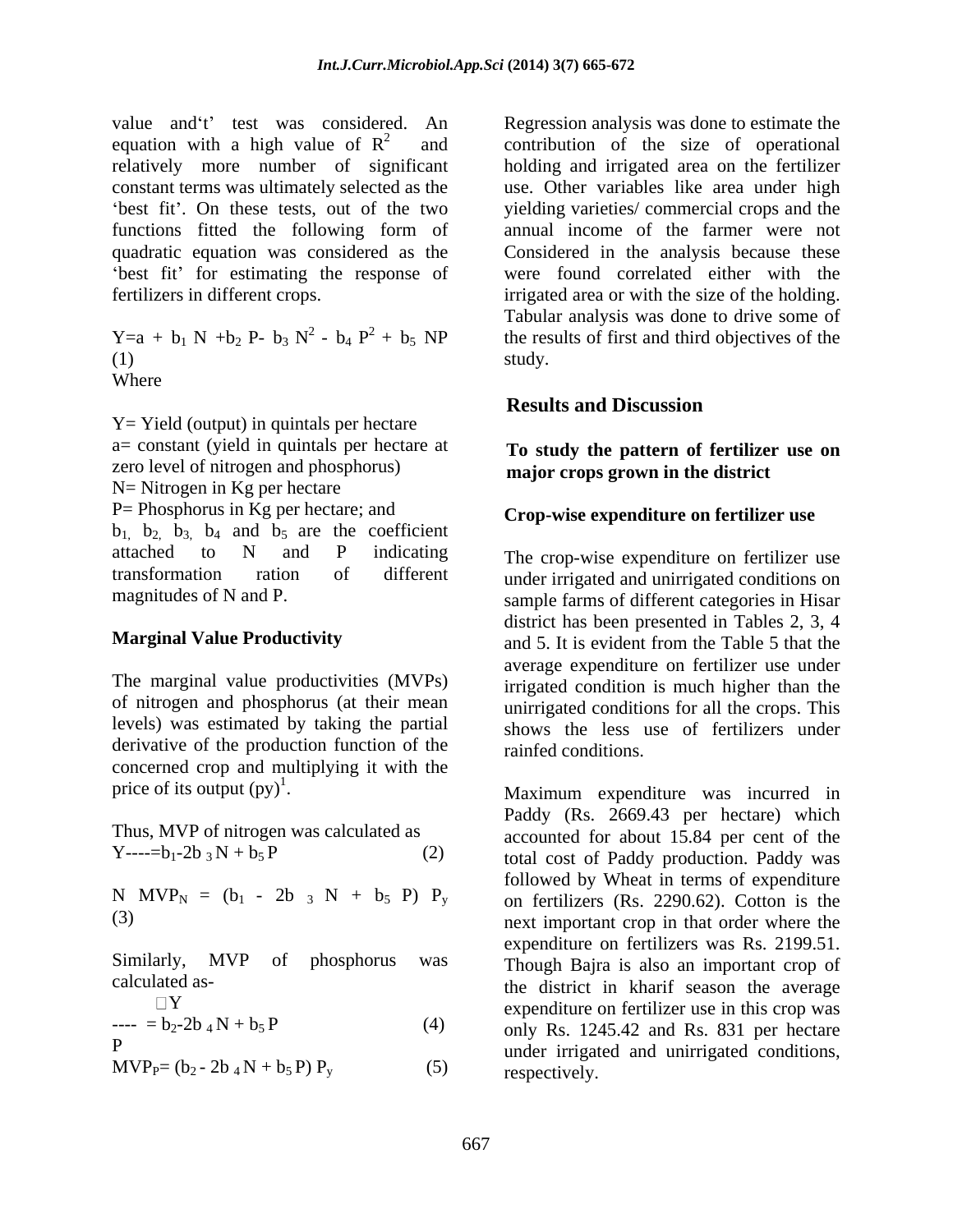### *Int.J.Curr.Microbiol.App.Sci* **(2014) 3(7) 665-672**

| <b>Tehsil</b> | <b>Villages</b>    |              | <b>Number of farmers selected</b> |       |                          |
|---------------|--------------------|--------------|-----------------------------------|-------|--------------------------|
|               |                    | <b>Small</b> | Medium                            | Large | <b>Total</b>             |
| Hisar         | Ladw <sub>2</sub>  | 15           |                                   |       | $\sim$<br>سد             |
|               | Gunjar             | 15           |                                   |       | ت                        |
| Hansi         | Puthi Mangal Khan  | 13           |                                   |       | $\sim$ $\sim$<br>ں∠      |
|               | Umra               | 17           |                                   |       |                          |
| Adampur       | Siswal             | 14           |                                   |       | $\sim$ $-$               |
|               | Ashrawan           | 16           |                                   |       | $\overline{\phantom{m}}$ |
| Narnaund      | Pali               | 15           |                                   |       | $\overline{\phantom{m}}$ |
|               | Kapro              | 15           |                                   |       | ں کے                     |
|               | <b>Grand Total</b> | 120          | -56                               | 24    | <b>200</b>               |

**Table.1** Number of farmers selected from sample villages

**Table.2** Fertilizer expenditure on sample farms (Small farms) in different crops in Hisar district, 2009-10 (Rupees per hectare)

| Crops   | Fertilizer  |          | Total   | Average cost of | % of fertilizer      |
|---------|-------------|----------|---------|-----------------|----------------------|
|         | expenditure |          |         | production      | expenditure to total |
|         |             |          |         |                 | cost of production   |
|         |             | $P_2O_5$ |         |                 |                      |
| Bajra   | 837.9       | 420      | 1257.88 | 6801            | 19.24                |
| Wheat   | 1520        | 1058.1   | 2578.06 | 13693           | 19.58                |
| Gram    | 260.2       | 237.36   | 497.52  | 6373            | 8.12                 |
| Barley  | 958.2       | 813.24   | 1771.45 | 12220           | 15.08                |
| Mustard | 607.2       | 448.9    | 1056.14 | 8155            | 13.47                |
| Paddy   | 1581        | 1034.7   | 2615.4  | 17011           | 15.99                |
| Cotton  | 1299        | 1072.2   | 2370.93 | 10504           | 23.47                |
| Jowar   | 638.6       |          | 638.57  | 8915            | 7.45                 |

**Table.3** Fertilizer expenditure on sample farms (Medium farms) in different crops in Hisar district, 2009-10 (Rupees per hectare)

| Crops   | Fertilizer expenditure |          | Total   | Average cost  | % of fertilizer      |
|---------|------------------------|----------|---------|---------------|----------------------|
|         |                        |          |         | of production | expenditure to total |
|         |                        |          |         |               | cost of production   |
|         |                        | $P_2O_5$ |         |               |                      |
| Bajra   | 814                    | 430      | 1244    | 7366          | 17.56                |
| Wheat   | 1369                   | 778.9    | 2148.   | 12845         | 17.39                |
| Gram    | 184.7                  | 254.1    | 438.8   | 6319          | 7.222                |
| Barley  | 1004                   | 836.61   | 1840.41 | 12619         | 15.17                |
| Mustard | 621.6                  | 442.21   | 1063.81 | 8862          | 12.48                |
| Paddy   | 1562                   | 1103.7   | 2665.3  | 16110         | 17.21                |
| Cotton  | 1041                   | 986.7    | 2027.3  | 11565         | 18.23                |
| Jowar   | 701.4                  |          | 701.4   | 8185          | 8.912                |

(Figures in parentheses indicate the quantities of fertilizer in terms of nutrients)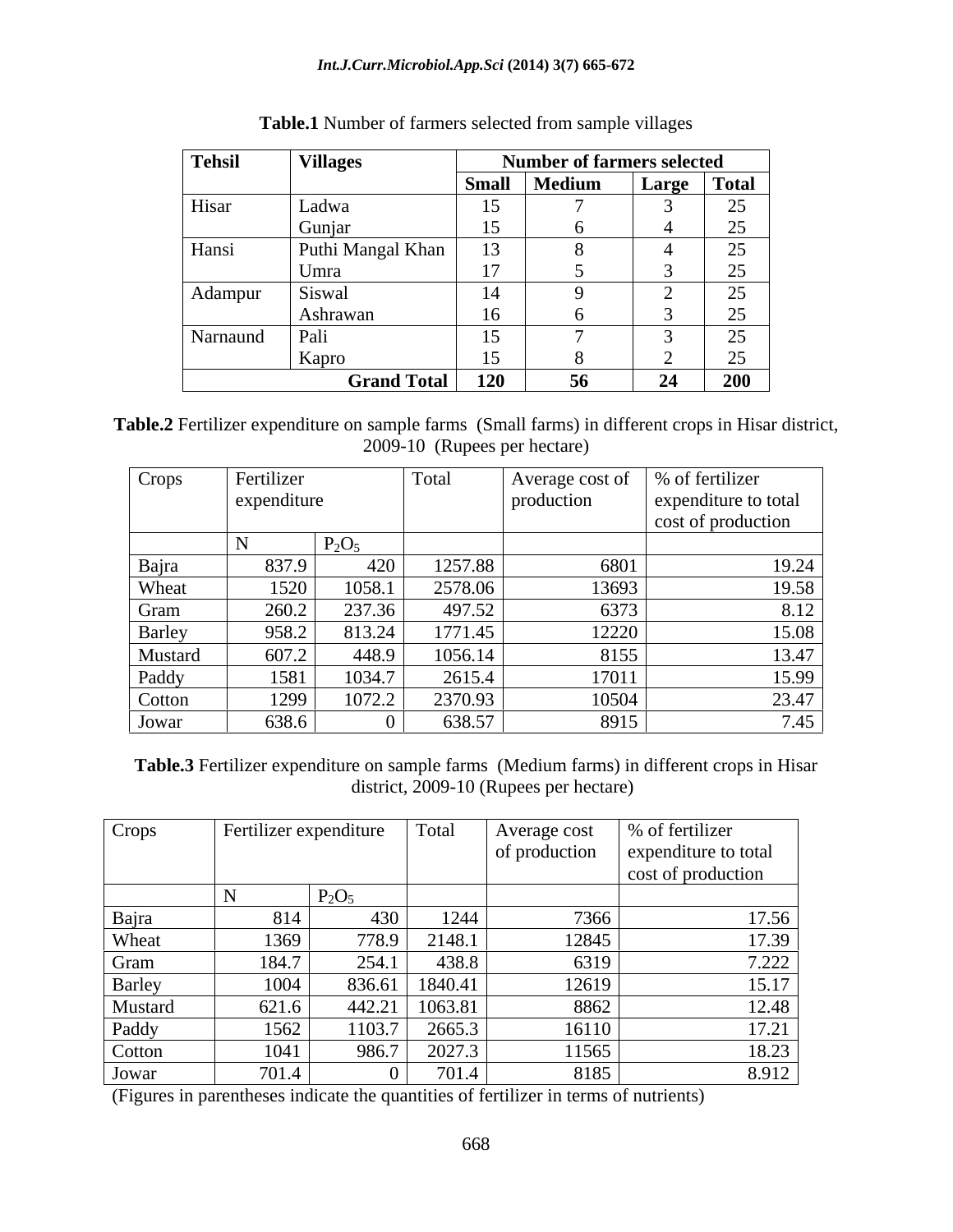| Crops   | Fertilizer expenditure |          | Total  | Average cost of | 6 of fertilizer      |
|---------|------------------------|----------|--------|-----------------|----------------------|
|         |                        |          |        | production      | expenditure to total |
|         |                        |          |        |                 | cost of production   |
|         |                        | $P_2O_5$ |        |                 |                      |
| Bajra   | 839.4                  | 395.0    | 1234.4 | 7431.7          | 17.27                |
| Wheat   | 1512.1                 | 633.6    | 2145.7 | 14548.6         | 15.34                |
| Gram    | 207.1                  | 237.8    | 444.9  | 6407.4          | 7.22                 |
| Barley  | 1030.1                 | 808.2    | 1838.3 | 13166.3         | 14.52                |
| Mustard | 572.6                  | 471.0    | 1043.6 | 10095.7         | 10.75                |
| Paddy   | 1530.2                 | 1197.4   | 2727.6 | 17435.4         | 16.27                |
| Cotton  | 1180.2                 | 1020.1   | 2200.3 | 11973.3         | 19.11                |
| Jowar   | 698.4                  | $0.0\,$  | 698.4  | 8220.2          | 8.84                 |

**Table.4** Fertilizer expenditure on sample farms (Large farms) in different crops in Hisar district, 2009-10 (Rupees per hectare)

(Figures in parentheses indicate the quantities of fertilizer in terms of nutrients)

| Table.5 Existing expenditure on fertilizer on sample farms in Hisar district in 2009-10 |  |
|-----------------------------------------------------------------------------------------|--|
| Rupees per hectare,<br>1.100                                                            |  |

| Crop        | <b>Expenditure on fertilizer</b> | % % % of the total cost of |
|-------------|----------------------------------|----------------------------|
|             |                                  | production                 |
| Bajra       |                                  |                            |
| Irrigated   | 1245.42                          | 17.29                      |
| Unirrigated | 831                              | 11.92                      |
| Wheat       | 2290.62                          | 16.72                      |
| Barley      |                                  |                            |
| Irrigated   | 1816.72                          | 14.34                      |
| Unirrigated | 1230                             | 9.67                       |
| Gram        |                                  |                            |
| Irrigated   | 460.40                           | 7.23                       |
| Unirrigated | 289.82                           | 4.49                       |
| Mustard     |                                  |                            |
| Irrigated   | 1054.51                          | 11.66                      |
| Unirrigated | 551.1                            | 6.01                       |
| Paddy       | 2669.43                          | 15.84                      |
| Cotton      | 2199.51                          | 19.38                      |
| Jowar       | 679.45                           | 8.05                       |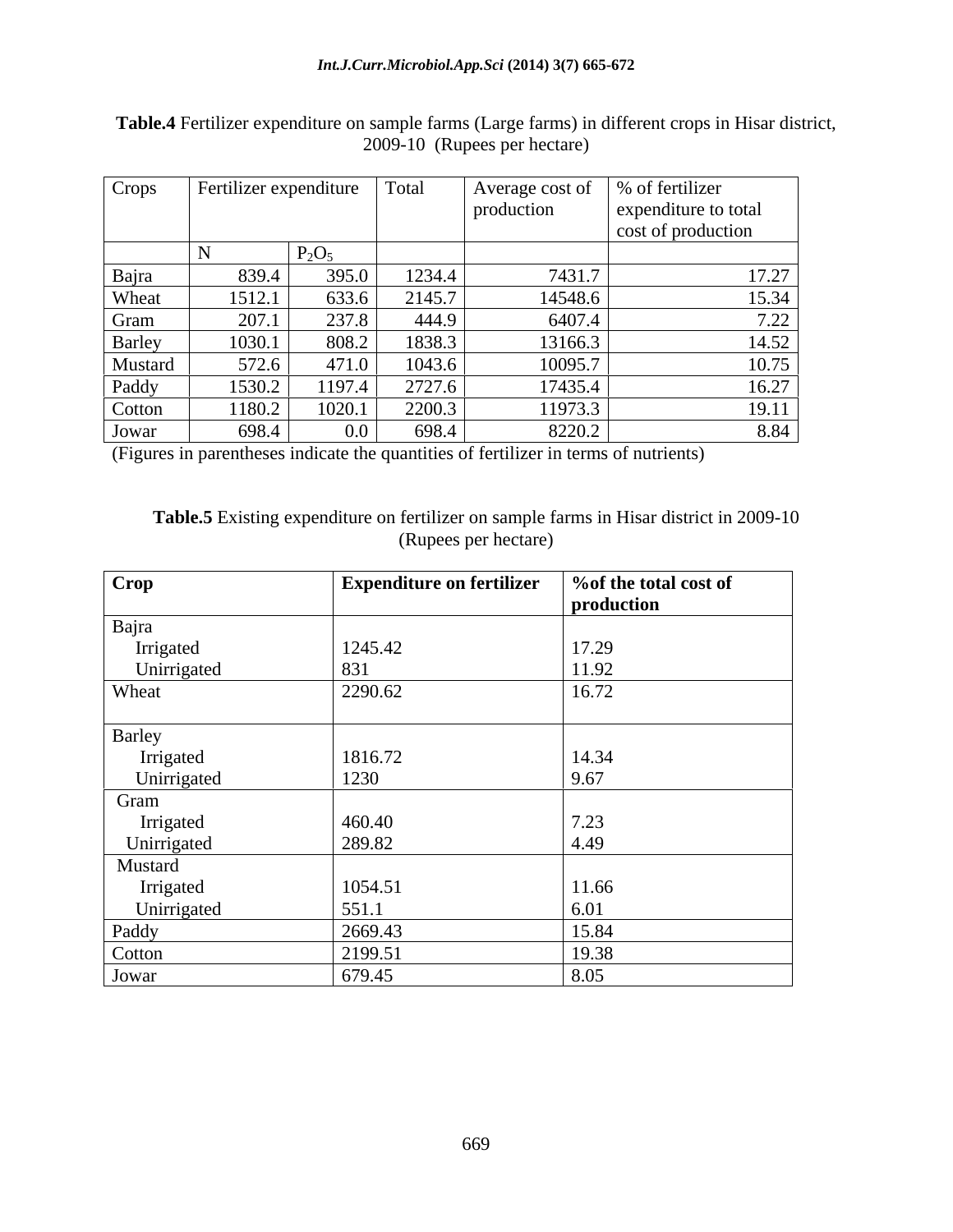| Crops   |                          |                  | Marginal value productivity (Rs.) |
|---------|--------------------------|------------------|-----------------------------------|
|         |                          |                  | Nitrogen Phosphorus               |
| Wheat   | Irrigated                | 19.9             | 16.2                              |
| Barley  |                          |                  |                                   |
|         | Irrigated                | 10.4             | 13.47                             |
|         | Unirrigated              | 7.7              | 10.56                             |
| Gram    |                          |                  |                                   |
|         | Irrigated<br>Unirrigated | $33.6$<br>$13.4$ | 18.6                              |
|         |                          |                  | 11.3                              |
| Mustard |                          |                  |                                   |
|         |                          | 28.9             | 13.3                              |
|         | Irrigated<br>Unirrigated | 11.2             | 7.3                               |
| Bajra   |                          |                  |                                   |
|         | Irrigated                | 23.8             | 16.5                              |
|         | Unirrigated              | 7.2              | 10.9                              |
| Paddy   | Irrigated                | 21.4             | 17.6                              |
| Cotton  | Irrigated                | 23.4             | 16.8                              |
| Jowar   | Irrigated                | 21.6             |                                   |

**Table.6** Marginal value productivity of Nitrogen and Phosphorus in major crop in Hisar district

minimum expenditure was in Gram (Rs. 460.40 and Rs. 289.82 per hectare under were worked out. The estimated respectively) which accounted only 7.23 and 4.49 per cent respectively of the total cost of production of Gram.

and of Potassium is only 4.55% which is very low as compare to other two, **Marginal value productivity of Nitrogen** therefore in analysis the MVP of Nitrogen and Phosphorus and Phosphorus was calculated.

The regression coefficients for all the

Among all the major crops of the district major crops namely Paddy, Wheat, Barley, irrigated and unirrigated conditions, production functions under irrigated and major crops namely Paddy, Wheat, Barley, Cotton, Gram, Mustard, Jowar and Bajra were worked out. The estimated un-irrigated conditions, separately, are given in Table 12.

**To work out the marginal productivity** and Phosphorus for all the crops were **of the fertilizer application for major** found positive and significant at 5 per cent **crops of the district.** The probability level under irrigated and probability level under irrigated and As in district Hisar during 2009-10 out of coefficient of multiple determinations (R2) total NPK consumption the share of of the estimated production functions were Nitrogen is 68.84%, Phosphorus 26.59% The regression coefficients of Nitrogen unirrigated conditions. The values of the also consistent.

# **and Phosphorus**

**Crop production functions** of Nitrogen and Phosphorus (at their mean The marginal value productivities (MVPs) levels) were estimated by taking partial derivative of the production function of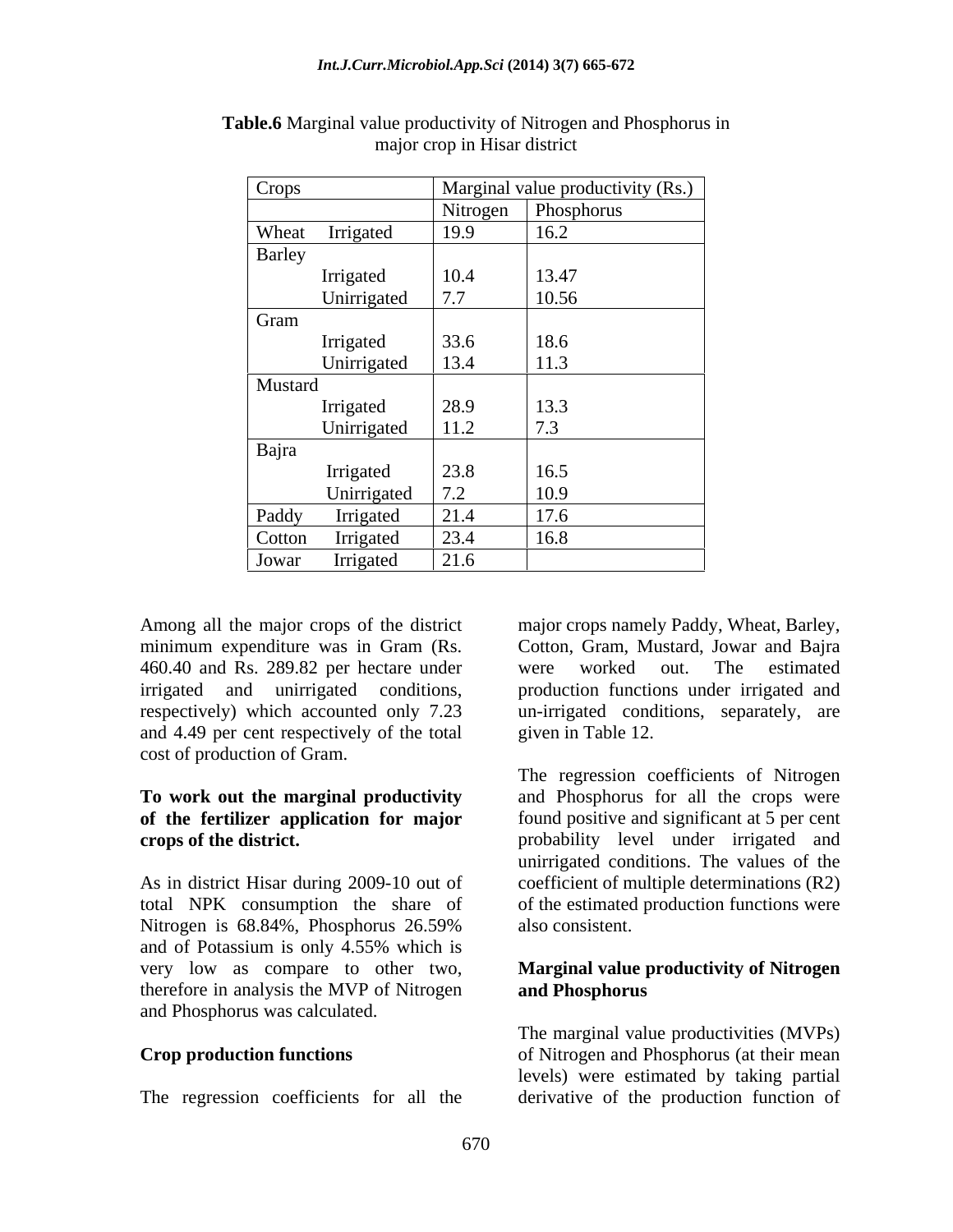price of its output and have been presented of Humanities & Social Sciences

The regression analysis was carried out to

The functions reveal that on small farms and Statistical Analysis and Agricultural one hectare increase in size of holding and Department of Haryana for providing the one hectare increase in the irrigated area increased the expenditure on fertilizers by Rs. 1598.24 and Rs. 2397.36 respectively. However, on large holdings the one hectare increase in size of holding resulted Afua B. Banful, Nkanya Ephraim and Oboh in an increase of Rs. 1541.65 on fertilizer expenditure, similarly, one hectare Use in Nigeria", *IFPRI Discussion Paper* increase in irrigated area on these farms also increased the fertilizer expenditure by

The analysis reveals that there is an inverse relationship between the size of holding/irrigated area & per hectare expenditure on fertilizer. On overall basis *Indian Journal of Agricultural* it was found that the fertilizer expenditure increased by Rs. 1552.01 with the increase in size of holding by one hectare. While increase in irrigated area by one hectare results in an increase of fertilizer expenditure by Rs. 2226.08. The study shows that the percentage of irrigated area Fast Lansing. in small farms is more as compared with large farms therefore; the expenditure on manure and fertilizer nitrogen to fertilizer per hectare of net area shown is more on small farms than the large farms.

My special thanks are to Management of

the concern crop and multiplying with the NIMS University and faculty & other staff in Table 6. department, NIMS University, Jaipur. **To identify the determinants of fertilizer**  express my heartfelt thanks to Dr. N.C. **use at farm level** Paharia, Dean, NIMS Univ. Jaipur & Dr. **Determinant of fertilizer use Sendra Example 1 Example 1 EXAMPLE 1 EXAMPLE 1 EXAMPLE 1 EXAMPLE 1 EXAMPLE 1 EXAMPLE 1 EXAMPLE 1 EXAMPLE 1 EXAMPLE 1 EXAMPLE 1 EXAMPLE 1 EXAMPLE 1 EXAMPLE 1** find out the influence of size of holdings Computer Cell, CCS, HAU, Hisar for their and area under irrigation on the total precious guidance and support during the expenditure on fertilizers. course of my studies. My sincere thanks of Humanities & Social Sciences With all humanity and sincerity, I also U.K. Sharma, Sr.DES, Krishi Vigyan Kendra, Jhajjar, CCS Haryana Agricultural University, Hisar and Dr. O.P. Sheoran, Asstt. Professor, Statistics, are due to the Department of Economic secondary data used for research purpose.

# **References**

- Afua B. Banful, Nkanya Ephraim and Oboh Victor. 2010. "Constraints to Fertilizer 01010
- Rs. 2158.31. Smallholder farmers in kenya, 1997- Ariga Joshua and Jayne. T.S. 2008. Trends and patterns in Fertilizer use by 2007. *Tegemeo Institute of Agricultural Policy and Development. WPS 28/2008.* Egerton University, Kenya.
	- Desai, D.K. 1986. "Report on fertilizer use". *Indian Journal of Agricultural Economics*, 41(3): 418-423.
	- Demeke, Mulat, Kelly, Valerie A., Thomas S., Said Ali, Le Vallee, Jean-Charles and Chen, H. 1998. "Agricultural Market Performance and Determinants of Fertilizer Use in Ethiopia *Food Security Research Project Working Paper*-10. Machigan State University (MSU), East Lansing.
	- Eric A. Davidson. 2009. "The contribution of manure and fertilizer nitrogen atmospheric nitrous oxide since 1860". *Nature Geoscience, 2, 659 – 662.*
- **Acknowledgements** of fertilizer use on maize in Eastern Fufa, B. and Hassan, R.M. 2006. Determinants Ethiopia: A weighted endogenous sampling analysis of the extent and intensity of adoption. Agrekon, Vol 45,